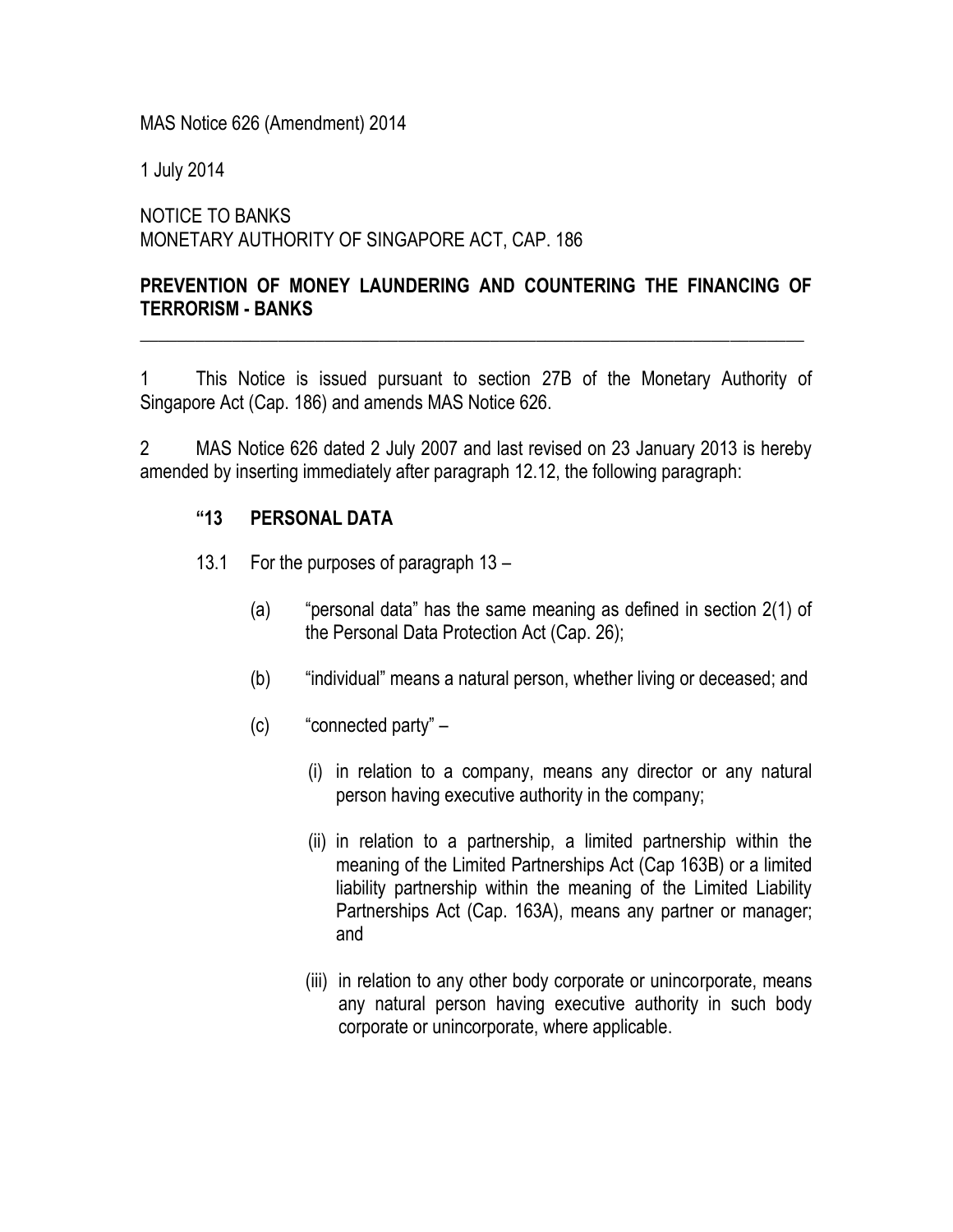- 13.2 Subject to paragraph 13.3 and for the purposes of complying with this Notice, a bank shall not be required to provide an individual customer, an individual appointed to act on behalf of a customer, an individual connected party of a customer or an individual beneficial owner of a customer, with:
	- (a) any access to personal data about the individual that is in the possession or under the control of the bank;
	- (b) any information about the ways in which the personal data of the individual under subparagraph (a) has been or may have been used or disclosed by the bank; and
	- (c) any right to correct an error or omission of the personal data about the individual that is in the possession of or under the control of the bank.
- 13.3 A bank shall, as soon as reasonably practicable, upon the request of an individual customer, an individual appointed to act on behalf of a customer, an individual connected party of a customer or an individual beneficial owner of a customer, provide the requesting individual with the right to:
	- (a) access the following types of personal data of that individual, that is in the possession or under the control of the bank:
		- (i) his full name, including any alias;
		- (ii) his unique identification number (such as an identity card number, birth certificate number or passport number);
		- (iii) his existing residential address and contact telephone number(s);
		- (iv) his date of birth;
		- (v) his nationality;
		- (vi) subject to section 21(2) and (3) read with the Fifth Schedule to the Personal Data Protection Act, any other personal data of the respective individual provided by that individual to the bank; and
	- (b) subject to section 22(7) and the Sixth Schedule to the Personal Data Protection Act, correct an error or omission in relation to the types of